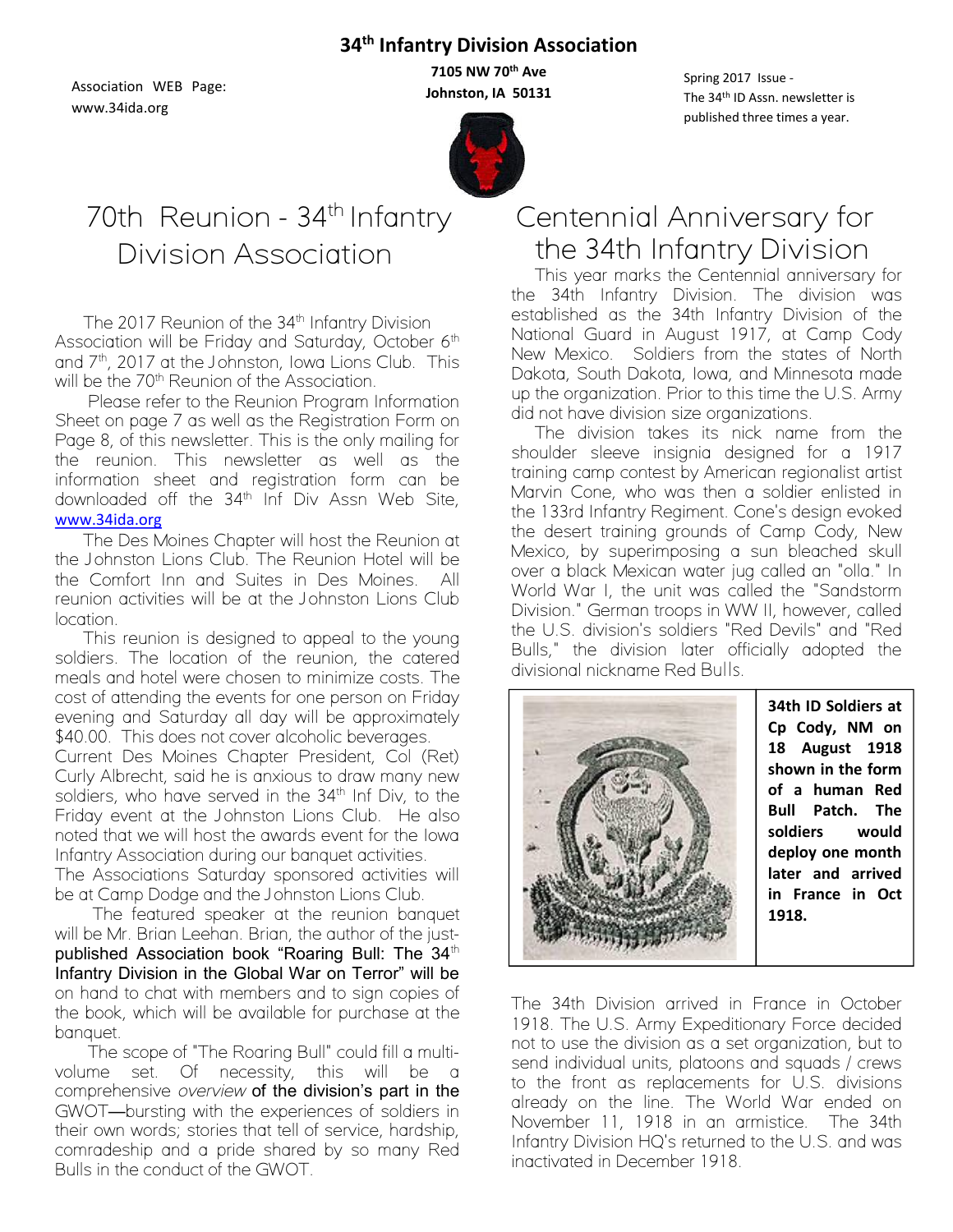#### RED BULL TEAM!

I hope this summer addition of the newsletter finds all of our Red Bull family happy and healthy. We are having an excellent year so far and there are many exciting events coming up to help celebrate the 100<sup>th</sup> Anniversary of the 34th Infantry "Red Bull" Division.

Jensen conducted a reenlistment ceremony (see photo below) for 100 Red The 2-135 just made it home from their deployment, Second Brigade just finished up their annual training period where the division commander, BG Bulls from second Brigade to celebrate the 100<sup>th</sup> Anniversary. First Brigade just completed SABER STRIKE in Latvia while the division is participating in several exercises throughout the summer.

We have two very exciting things yet to come this year and they are both in October: First is the publication and release of the  $34<sup>th</sup>$  ID GWOT book and the second is our 70<sup>th</sup> reunion from 6-7 October in Johnston; we have some great events planned and are very excited to be bringing the Iowa Infantry Association into our event. I feel very lucky that that the timing has worked out to have the new book available during the reunion. This will ensure that all of our members can be among the first to get a copy and read the excellent stories collected and recorded by Brian Leehan.

ATTACK! MAJ Randall Stanford 34<sup>th</sup> Inf Div Assn. President randall.t.stanford.mil@mail.mil



#### **34th Inf Div Final Roll Call - Winter 2017**

Mildred Fencl, Sergeant-at-Arms, 34<sup>ID</sup> Assn Max Makoto Iwai, D 100<sup>th</sup> Inf, 34<sup>th</sup> Inf Div Hiromichi Fujimura, B 100<sup>th</sup> Inf, 34<sup>th</sup> Inf Div John Minotti, 34th Inf Div

Rev. Charles E. Huffman, 34th Inf Div Kenneth A. Gjengdahl, M 135<sup>th</sup>, 34 Inf Div Herb Feutz, A 175<sup>th</sup> FA, 34<sup>th</sup> Inf Div John L. Hergenroeder, 34<sup>th</sup> Inf Div John J. Holland, L 168<sup>th</sup> Inf, 34<sup>th</sup> Inf Div Donald "Peanuts" Preuschl, 194 FA, 34<sup>th</sup> ID

Tomeki"Tommy"NishiokaA100<sup>th</sup>Bn34<sup>th</sup> Thomas K Tsubota, B 100 Bn, 34<sup>th</sup> ID Richard T Omori, B 100th Bn,34th Inf Div Myron Campbell, 34<sup>th</sup> Inf Div William F. Arbello, 34<sup>th</sup> Inf Div Herschel C. Lampton, 34th Inf Div Stanley Vomacka, 135<sup>th</sup> Inf, 34<sup>th</sup> Inf Div George Hiroshi Sakata, A 100<sup>th</sup> Bn 34<sup>th</sup> Kazumasa "Uncle" Ichiyama, HQ 100<sup>th</sup> Bn James Makoto Ogawa, C 100<sup>th</sup>Bn34<sup>th</sup> ID Richard Yoshito Tanaka, HQ100<sup>th</sup>Bn 34<sup>th</sup> Stephen Leo Robinson, 34<sup>th</sup> Inf Div Michael Kometz, 34th Inf Div John Hamm, 185<sup>th</sup> FA 34<sup>th</sup> Inf Div Joseph Hall, 34<sup>th</sup> Inf Div Lindsay M. Stupp, C 133rd, 34<sup>th</sup> Inf Div William "Bill" Kelso, HQ, 34<sup>th</sup> Inf Div Thomas "Tom" Fischer, 34<sup>th</sup> Inf Div Donald L. Bauerly, 2-133rd, 34<sup>th</sup> Inf Div Homer Buck, Co D 109<sup>th</sup> Med 34<sup>th</sup> ID

#### *Final Roll Call Prayer*

*May they have no more hills to climb, nor cold, nor rain, nor mud, nor enemy fire, and may they now rest in Peace.*

| National Office-34 <sup>th</sup> Infantry Division Association<br>Iowa Gold Star Museum, Camp Dodge - Bldg 3692,<br>7105 NW 70TH Ave, Johnston, IA 50131<br>Secretary: COL (Ret) Russ Bierl E-mail: bierlhome@msn.com<br><b>Association Website</b><br>http://www.34ida.org<br>Archival Website www.34infdiv.org<br>6-7 October 2017, Johnston, IA<br>70 <sup>th</sup> Reunion<br>Fri & Sat, | Treasurer: LTC (Ret) Mike Musel<br>515-252-4531<br>Email: michael.musel@iowa.gov<br><b>Gold Star Museum</b><br>Historian & Archivist: Pat Skelly<br>508-524-3948<br>skelly@milhist.net<br>E-mail:<br>Facebook Webmasters: Herman Poggensee & SFC Kevin Kalahiki<br>WEB Site Manager: MSG Daniel Ewer sgtdaniel@aol.com<br>& Historian |
|----------------------------------------------------------------------------------------------------------------------------------------------------------------------------------------------------------------------------------------------------------------------------------------------------------------------------------------------------------------------------------------------|---------------------------------------------------------------------------------------------------------------------------------------------------------------------------------------------------------------------------------------------------------------------------------------------------------------------------------------|
| Facebook 34 <sup>th</sup> Inf Div Assn:<br>https://www.facebook.com/34InfDivAssoc<br>Internet 34 <sup>th</sup> Inf Div Assn:<br>http://www.34ida.org<br>Also, follow the 2-34th Red Bulls at! http://www.dvidshub.net/units/2-34IBCT<br>http://www.flickr.com/lowaRedBulls<br>http://www.facebook.com/MinnesotaRedBulls<br>$1st$ BCT:                                                        | http://www.twitter.com/lowaRedBulls                                                                                                                                                                                                                                                                                                   |

**2<sup>nd</sup> BCT:** <http://www.facebook.com/IowaRedBulls> Page 2 – Spring 2017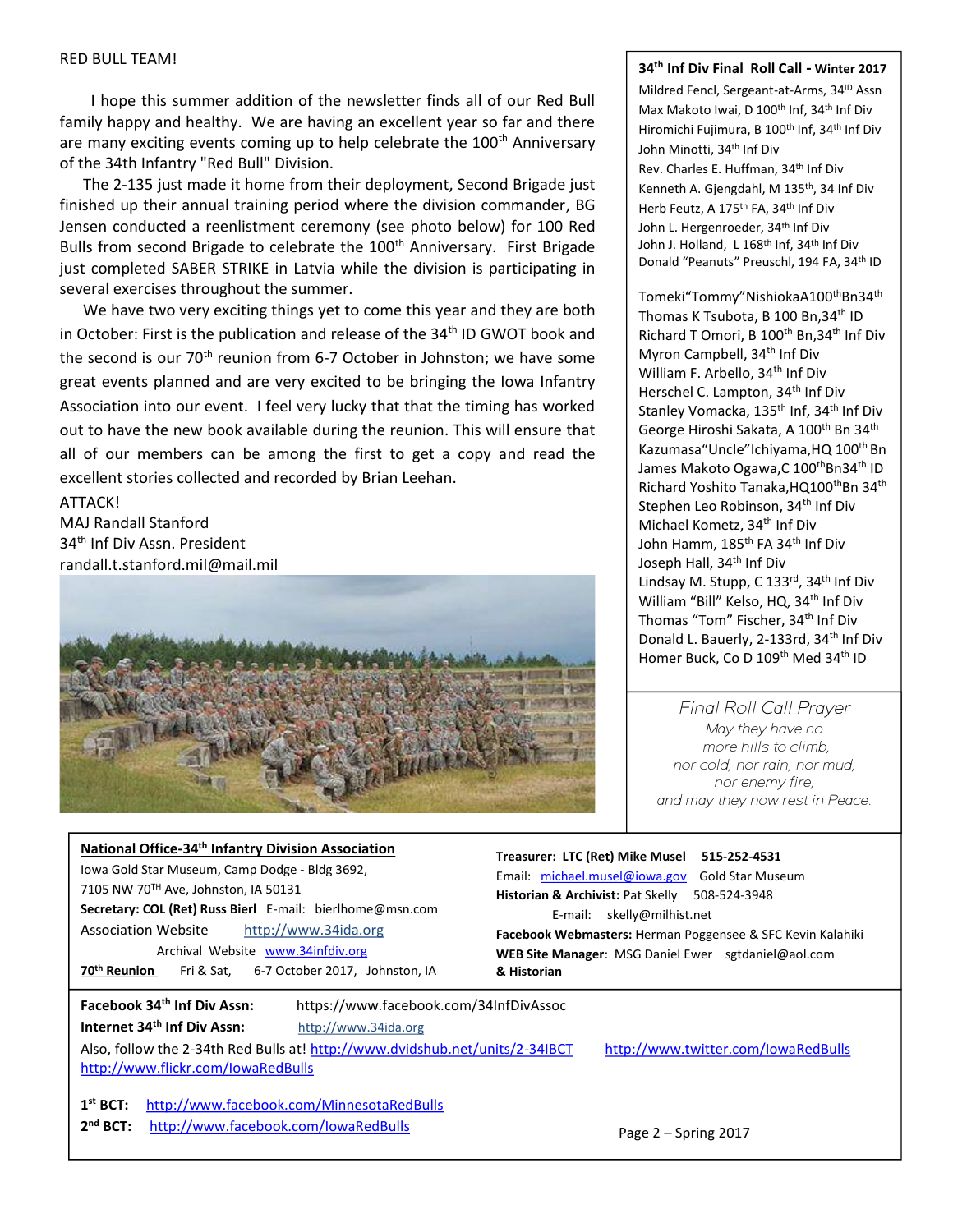## 2-135th Infantry Bn contributes to USA's strategic partnership with Egypt

By Army Sgt. 1st Class Jim Greenhill | National Guard Bureau | May 23, 2017 SINAI PENINSULA, Egypt –

On May 23, 2017, the 2-135th Infantry Battalion, a Minnesota National Guard, 34th Infantry Division organization, handed over responsibility for the Multinational Force and Observers mission in the Sini Peninsula of Egypt, to the 1-181st Infantry Battalion of the Massachusetts National Guard.

The Minnesota National Guard, 2nd Battalion, 135th Infantry Regiment, was the multinational force's lead military contingent. The organization played a key roll to help keep a historic peace that has held more than 38 years, a challenging assignment in a dynamic security environment.

In the 16 years since the 9/11 attacks on our country, innumerable missions of fighting America's wars, securing the homeland and strengthening domestic and international partnerships essential to national security, has been assigned to the National Guard. And the extraordinary use of the Army National Guard became routine.

The National Guard started supporting the MFO mission in 2002. Demands on the U.S. Armed Forces grew in the wake of the 9/11 attacks, and the National Guard stepped up not only to support the wars in Iraq and Afghanistan but also to ensure continuity of other longstanding overseas operations, such as peacekeeping in the Balkans and the Horn of Africa or supporting the 1979 treaty between Egypt and Israel.

"More than 15,000 Guard members have served with the Multinational Force and Observers since 2002," said Air Force Gen. Joseph Lengyel, the chief of the National Guard Bureau.

and search and rescue capabilities – engagements that could further the interoperability of U.S. and Egyptian forces and develop both Guard members' skills and those of their Egyptian hosts. Other topics included the security situation in Egypt and terrorist threats, such as that posed by ISIS on the Sinai Peninsula.

"The National Guard is engaged worldwide in supporting the Joint Force and the USA's national security priorities," Lengyel said. "Missions such as our support to the MFO keep our Soldiers and Airmen ready, effective and operational."

"I hope these Citizen Warriors recognize what they're accomplishing and take pride in their service," General Lengyel said as he departed the Sinai to return to D.C. "They are taking the foundation built by hundreds of thousands of Guard members who served before them to a whole new level. It's absolutely extraordinary what Guard members do every day at home and around the world.

"We are force providers to the Army and the Air Force – and we are also a unique force that, through the civilian-acquired skills we bring to our military service, and through our unique role in the states and territories, among other things, contribute to the Joint Force in ways that should make every individual Guard member walk just a little taller and be justifiably proud of contributing to this exceptional organization and our national security."

The 2-135th Infantry has since passed through their De-Mobilization station at Ft Bliss, TX and returned to their communities and families in Southern Minnesota.

This is a congratulations acknowledgement for a job well done from the 34th Infantry Division Association. Hooough!!

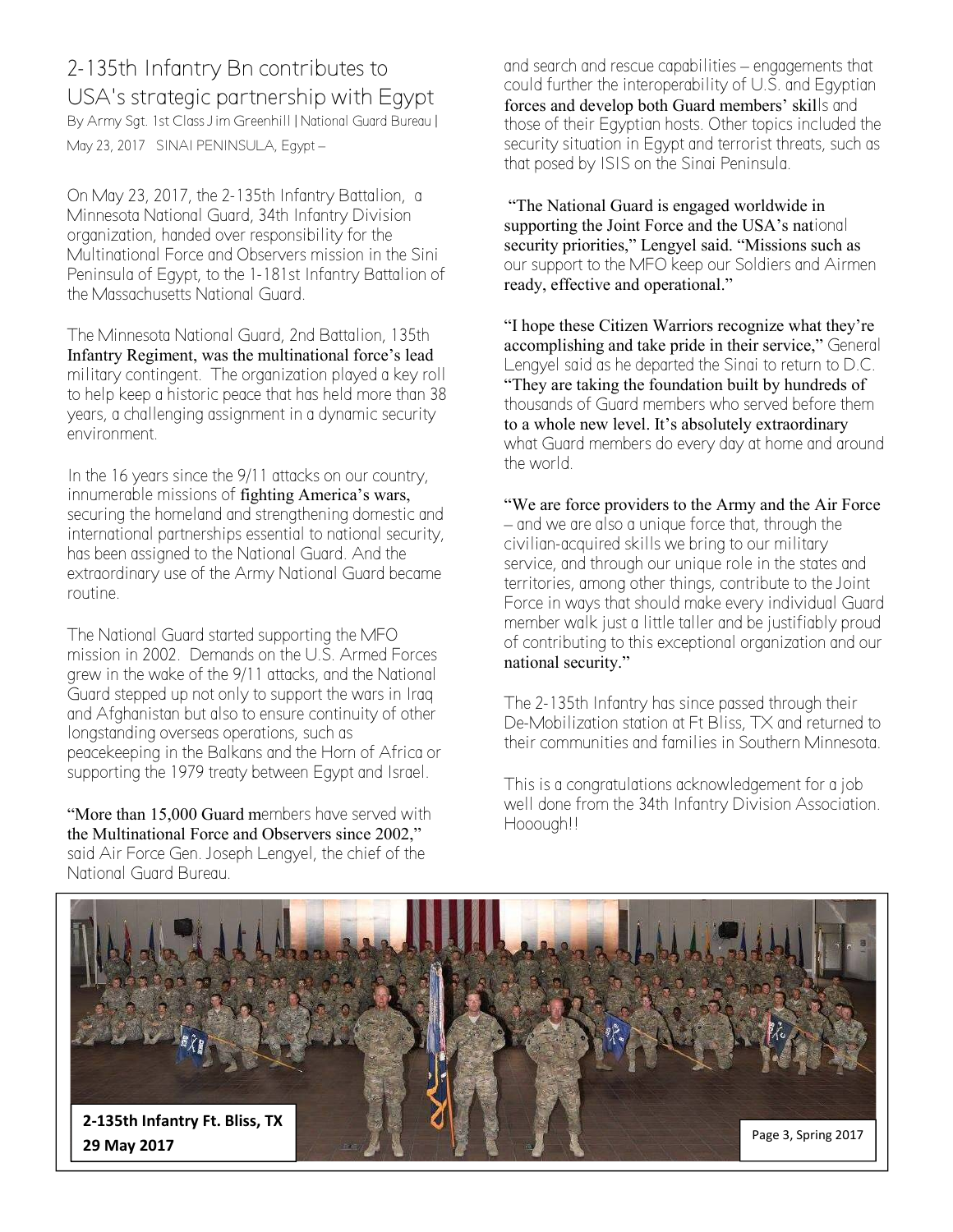## 2nd Brigade Engineer Battalion Soldier Recognized

JOHNSTON, Iowa - A 34th Infantry Division Soldier was awarded the Iowa National Guard Medal of Merit during a ceremony on April 9 at the Cp Dodge, in Johnston, Iowa, for her role in providing life-saving assistance to a stranger who had been shot just outside her apartment.

Spc. Lauren E. Kopetzky, a multichannel transmission systems operator with Co C, 224th Brigade Engineer Bn based in Cedar Rapids, IA, and a junior studying biology at Iowa State University in Ames, received the award given to Soldiers who demonstrate outstanding service, or accomplishment, or acts of heroism. Kopetzky said, "The only thing that set me apart from others is the Guard gave me the training to act.



BG Steve Altman, DCG for Maneuver, Iowa ARNG, pins the Iowa National Guard Medal of Merit on Spc. Lauren E. Kopetzky at Cp Dodge.

On the afternoon of Aug. 9, 2016, Kopetzky was home alone in her new apartment in north Ames. Contemplating going to the grocery store, Kopetzky heard two men outside arguing loudly, which was unusual. When five gunshots erupted in the street, Kopetzky reacted instinctively. "I thought somebody threw firecrackers at my window," said Kopetzky.

Witnesses who filed official police statements, said they saw Kopetzky run out into the street and make contact with the victim, a man who had been shot five times in his back. Kopetzky returned to her apartment to gather t-shirts and immediately began applying pressure to the victim's wounds.

"It should be noted at the time Kopetzky ran out of her apartment, there was an active shooter in the area," said Detective Amber Christian, Ames P D, in a letter to Kopetzky's commander. "Kopetzky could not have been certain the shooter was gone and she still risked her life to help a complete stranger."

As a high school student in Stromsburg, Neb., Kopetzky became a certified nursing assistant. In the past year, she became a certified medical assistant at Northcrest Communities in Ames. Working in the medical field for several years gave Kopetzky the knowledge and experience to monitor the victim's breathing and heart rate. Kopetzky said the training she received from the Army -- from how to treat a gunshot wound, to how to stay calm under pressure -- gave her the ability to react accordingly. "It's weird, you know. All that training they give you in basic training and at your unit just kind of kicks in," said Kopetzky.

Kopetzky was able to give the 911 operator detailed instructions on the victim's location, as well as the direction the shooter had fled. She was also able to provide aid to the victim until the ambulance arrived.

"It's just in her nature to help people," said Sgt. 1st Class Wade Kopetzky, Kopetzky's father and a fellow National Guard Soldier. Wade, a quality assurance NCO in Grand Island, Neb., and a crew chief and platoon sergeant with Co G, 2-104th General Support Aviation Battalion, Nebraska Guard, in Lincoln, Neb., was proud but not surprised.

Kopetzky said she had just been raised that way. Her father, a former Marine, career Soldier, combat veteran and onetime EMT instructor, had raised her with that helping spirit. Capt. Mike Tate, commander of Co C, 224th Brigade Engineer Battalion, heard about Kopetzky's bravery from Soldiers who had caught the story on the local news. Kopetzky was in the process of transferring from the Nebraska National Guard to the Iowa Guard and had not yet met the other members of Company C. Tate said he was excited to learn he was getting a good troop.

The following weekend, at Kopetzky's first drill in Cedar Rapids, Tate introduced her to her company, citing her heroic deed. "It's the definition of selfless service," Tate said, referencing one of the core Army values. "It's incredible. It's a rare thing to find someone with that hardwired in them." Tate, a two-time combat veteran, said few have witnessed this kind of heroism before. "She had a complete disregard for her own safety," he said.

"To be honest, I haven't thought much of this incident since it happened," Kopetzky confessed. She was surprised to learn she would be recognized for an act that she still feels wasn't extraordinary, but rather, expected. Going forward, Kopetzky said the incident has reassured her she can rely on her training in an emergency and has reaffirmed her dream of becoming an emergency room physician or trauma surgeon. She said she hopes to stay in the Army and continue to serve throughout medical school and, later, as a physician.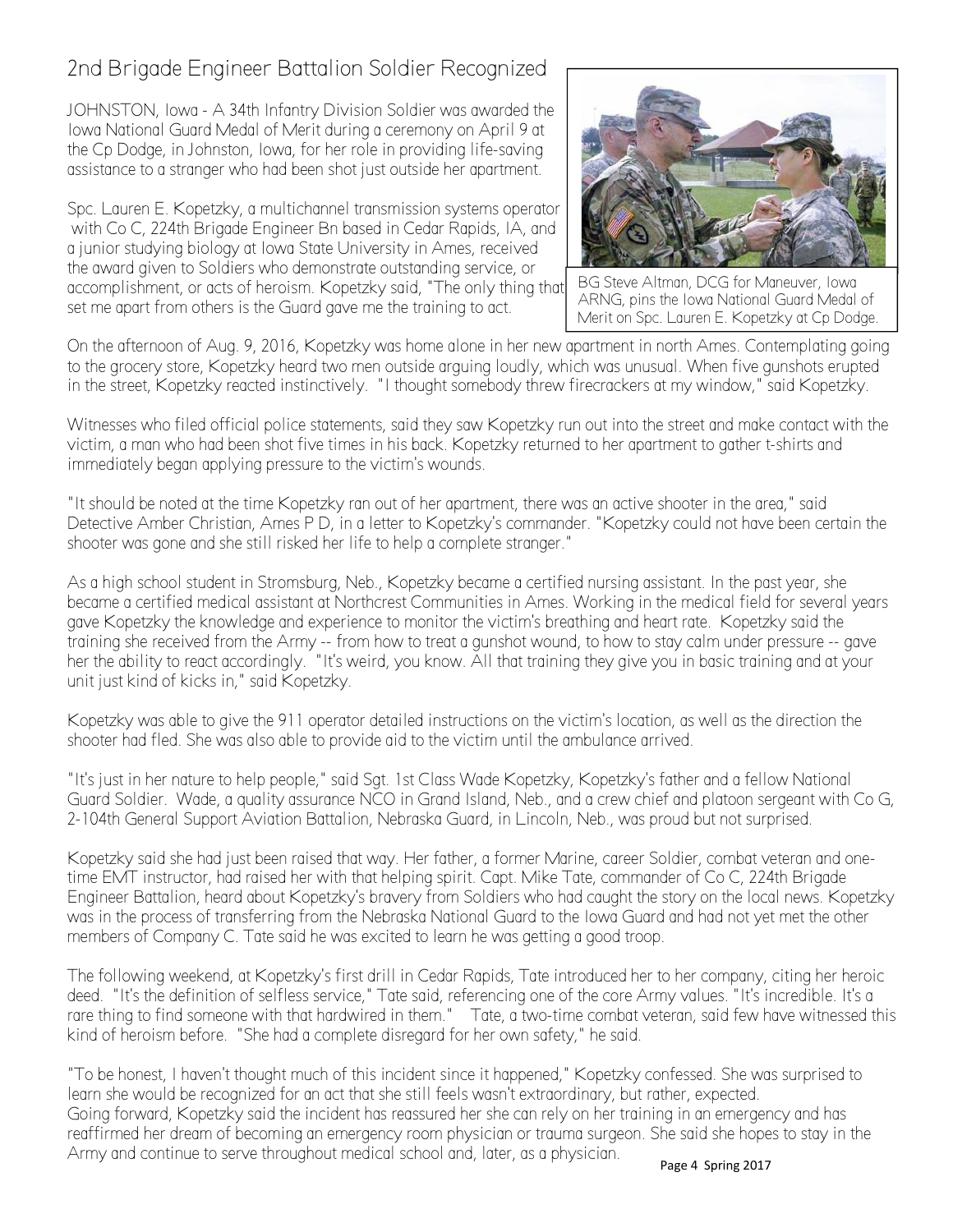# s 34th Infantry Division Assn. Officers



| President<br>1st Vice President<br>2nd Vice President                                                                                         | MAJ Randall Stanford<br>MAJ Jacob Helgestad<br>MAJ James Avrams                                                  |
|-----------------------------------------------------------------------------------------------------------------------------------------------|------------------------------------------------------------------------------------------------------------------|
| 1 Year Trustees                                                                                                                               | SEC James Sherril<br>Col (Ret) Dr. Chris White<br>MSG Daniel Ewer<br>LTC (Ret) Ken Andresen                      |
| 2 Year Trustees                                                                                                                               | BG (Ret) Mark Zirkelbach<br><b>CSM Chris Stroner</b><br><b>1LT Trent Whitcomb</b><br>CSM Willie Adams            |
| 3 Year Trustees                                                                                                                               | CW5 (Ret) Hermann Poggensee<br>1SG (Ret) Larry Woodworth<br>LTC Tim Sulzner<br>BG (Ret) Paul Wieck               |
| Secretary<br>Treasurer<br>Information Officer<br>SGT at Arms<br>WebSite Mgr & Historian MSG Daniel Ewer<br>Sr. Historian Emeritus<br>Chaplain | COL (Ret) Russell Bierl<br>LTC (Ret) Michael Musel<br>MSG (Ret) Eugene Liefeld<br>Pat Skelly<br>1LT Nathan Perry |

### 34<sup>th</sup> Infantry Division Association Internet and Facebook Sites

We ask that all members and friends of the 34th Infantry Division view our Web Site and Face Book pages for information updates.

The 34<sup>th</sup> Infantry Division Association thanks SFC Kevin Kalahiki , 2 IBCT HQ's and CW5 (Ret) Herman Poggensee for continued updates to the Face Book pages.

The URL for the 34<sup>th</sup> Inf Div Assn. national page is:

[www.facebook.com/34InfDivAssoc](http://www.facebook.com/34InfDivAssoc)

The URL for the Des Moines Chapter 34<sup>th</sup> ID page is: [www.facebook.com/34IDAssocDesMoinesChapter](http://www.facebook.com/34IDAssocDesMoinesChapter)

The URL for the Minnesota Cmdr's Own Chapter is [www.facebook.com/commandersownredbullassociation](http://www.facebook.com/commandersownredbullassociation)

We encourage all Red Bull Soldiers who have a Face book account to log on and share their stories with friends who share their common interests.

MSG Daniel Ewer is Website Manager for the Association Web Site, 34IDA.org Please send us documents to post on this site. We will be asking for input in the proposed book to be written this coming year, The 34th Inf Div in the GWOT.

The Web Site for the actual MTOE 34th Inf Div is: [www.MinnesotaNationalGuard.org/34id/](http://www.minnesotanationalguard.org/34id/)

Pat Skelly, the Association Senior Historian and Archivist continues to make archival posts at the site: http://www.34infdiv.org

Pat is well respected for his detailed work & has done much to bring together WWII and War on Terror archives.



The Memorial Day wreath that the 34th Infantry Division Assn. placed at the North African American Cemetery for Memorial Day 2017 is shown above. Other wreaths were placed at the Sicily-Rome Cemetery and the Florence American Cemetery. The Association has been placing these wreaths for the past 70 years since WWII.

100th Infantry Battalion "Nisei" Party The 100th Infantry Battalion Veterans 75th Anniversary Banquet will be held on Sunday, July 23 from 10:00 am to 2:00 pm at the Pomaikai Ballrooms at Dole Cannery in Iwilei. Everyone is welcome to join us, you do not need to be a 100th member, 100th veteran or family member a 100th veteran to attend. There is no charge for 100th Infantry Battalion WWII veterans and their wives or widows to attend the Banquet. For everyone else (including seniors and children), the cost is \$50 a person.

Our theme for this year's Banquet is "75th Anniversary - Diamond Jubilee" and our program will look back at 75 years of the history of the 100th. Our emcee will be the always entertaining SGT. JOSE VILLA of the 100th Battalion.

EXHIBIT FOR 100TH TO OPEN IN JUNE ON MAUI A new summer exhibit "One Puka-Puka: The Purple Heart Battalion" will open at the Nisei Veterans Memorial Center Education Center in Kahului, Maui on June 12, 2017 and will run until August 26. The exhibit will be open from 12:00 pm to 4:00 pm on Mondays through Saturdays.

#### The Red Bull Insignia

The symbol of the 34th Infantry Division features a bull skull imposed on the shape of an olla, a Mexican water jar. The insignia is a nod to the harsh training conditions at Camp Cody, New Mexico in 1917 while the *Red Bulls* were preparing to deploy for Europe. The motto of the 34th Infantry Division is *"Attack! Attack! Attack!"* The war cry characterizes the nature of the Division's combat operations in World War Two.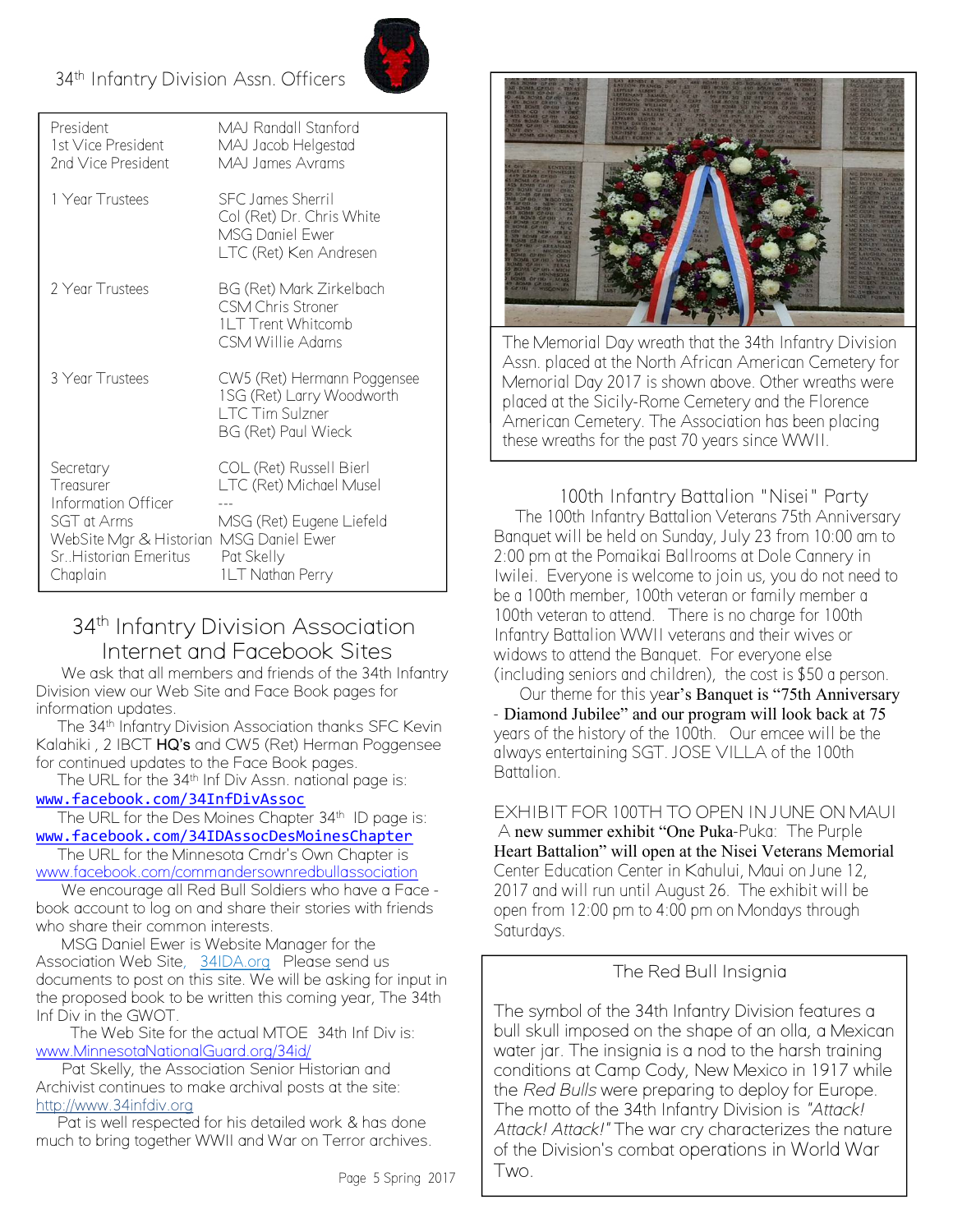

## **"The Roaring Bull"**

**34th Infantry Division in the Global War on Terror by Brian Leehan** 

**The book is a comprehensive overview of the 34th Infantry Division's part in the GWOT—bursting with the experiences of soldiers, told in their own words. It is full of stories of service, hardship, comradeship and the pride shared by so many Red Bulls in the deserts of Iraq, the mountains of Afghanistan, as well as in Bosnia, Kosovo, Sinai, Kuwait—and even in airports and weapons facilities within the United States. Hundreds of photos, as well as maps and graphics aid in telling the story.** 

**Each 34th Infantry Division unit is covered; details of deployments, combat operations and the return home of units tell a universal story of all those who served.**

**A special memorial section includes all soldiers who were killed in action while in service with the division.**

**We publish this book to give each individual soldier, and their family, a publication to remember their service and their part in the Global War on Terror. "Thank you soldier for your service!"**



**The cover of the new 34th Infantry Division in the GWOT book is shown. The book is hard bound with almost 200 color photos.**

**The 34th Infantry Division History of the Global War on Terror book, "The Roaring Bull," by Mr. Brian Leehan, is now at the publisher. We will have the book available for the 70th Reunion of the Association in 6-7 October 2017.**

**Yes, Send me a copy of the book, "The Roaring Bull, The 34th Infantry Division in the GWOT." The price for members is \$37 if mailed to your address. Include a personal check with this order form and send to the 34th Infantry Division Assn. address shown below.**

| Name:                                                                                                                                    |                                                                                                                                                  |
|------------------------------------------------------------------------------------------------------------------------------------------|--------------------------------------------------------------------------------------------------------------------------------------------------|
| <b>Address</b>                                                                                                                           |                                                                                                                                                  |
| Phone #                                                                                                                                  | Price if Picked Up at one of three locations is \$32.00                                                                                          |
| 34 <sup>th</sup> Infantry Division Association<br>Iowa Gold Star Museum, Camp Dodge - Bldg 3692,<br>7105 NW 70TH Ave, Johnston, IA 50131 | - Iowa Gold Star Military Museum, Cp Dodge, IA<br>- 34th Infantry Div HQ Gift Shop, Rosemount MN<br>- Minnesota Military Museum, Camp Ripley, MN |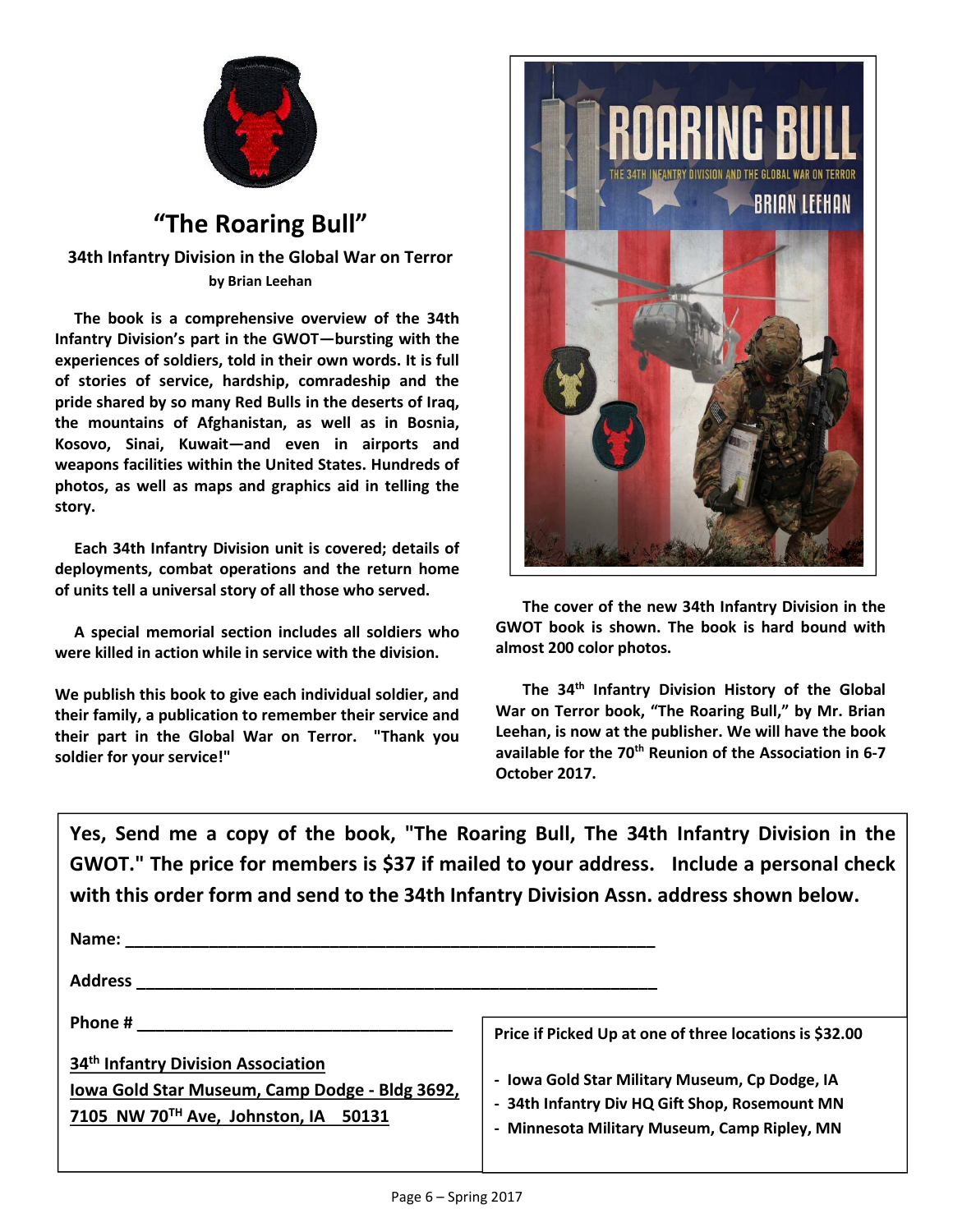### **34th Infantry Division Association • 70th Annual Reunion**

 This year's 70th Reunion of our Association is being hosted by the Des Moines Chapter, under President "Curly" Ron Albrecht, (1-133rd), on October 6th & 7th, 2017 Johnston, IA.

Johnston, Iowa is the home of Camp Dodge, the 34<sup>th</sup> Infantry Division Memorial, the Gold Star Military Museum and the HQ's of the Iowa National Guard. The 2<sup>nd</sup> Brigade Combat Team, 34<sup>th</sup> Infantry Division has units stationed at Camp Dodge. THE ARRANGEMENTS

Lodging: The Reunion lodging will be at the Quality Inn & Suites, 4995 Merle Hay Road, Des Moines, IA 50322 Phone # 844-371-9604. At intersection of I-80 and Merle Hay Road.

 The room rate at the hotel will be \$69.00 plus taxes. Breakfast is complimentary. Parking is free. Please make your reservations individually using the phone numbers shown above. Tell them when you register that the Group Rate is for the 34<sup>th</sup> Infantry Division Association Reunion.

A Hospitality gathering, on Friday PM & Saturday, will be at the Lions Club building in Johnston. It is located 6501 Merle Hay Road, just 15 blocks North of Interstate I 35/80/during the hours announced in the Reunion Program. Snacks, coffee, non alcoholic beverages will always be available.

 The Hotel does not provide airport van transportation to and from the Des Moines International Airport. The 34<sup>th</sup> Infantry Division Association will assist with ride sharing to the Lions Club and Gold Star Museum. Let us know your requirements on the reservation form.

 Please keep in mind that you need to do two things in order to join us in Johnston:

• Send in your Reunion Registration - the form is included in this newsletter at page 8. NLT 15 Sep 2017

• Make the Hotel reservation - Quality Inn and Suites,

4995 Merle Hay Road, Des Moines, IA 50322 Phone Number 844-371-9604. NLT: 15 Sep 2017

 Final details and any updated information will be posted to our 34<sup>th</sup> Association website (http://www.34ida.org)

#### THE PROGRAM

Registration:

 The registration fee for the two day conference will cover the Friday Evening dinner, the Saturday Banquet, ice cream social and soft drinks & snacks. We ask that a free will offering be made for purchased beer & wine. The Registration Fee, for the two day event is \$40, to be paid with the pre registration. Single day reservation is \$17 Friday & \$23 Saturday.

Friday Afternoon and Evening-October 6<sup>th</sup> All are invited for the Kick Off event of the Reunion. Join us for the "Gathering of the Red Bulls Tail Gate Party" at the Johnston Lions Club building. Drive there directly or we will share rides from the hotel for the short trip on Merle Hay Rd to the Lions Club building at 6501 Merle Hay Road, Johnston.

 We will start with refreshments at 3 PM and a full sit down BBQ dinner at 6:30PM. The Infantry Association will serve a Free-Will Offering Bar w/ beer & wine. This time will be spent with meeting old friends and making new friends into the late evening. Wear your School Colors for a Tail Gate Party.

The Registration Table will be open from 3 to 6 P.M. in the Johnston Lions Club Lobby. All the Friday activities will be covered by \$17 registration fee.

 The Lions Club is at 6501 Merle Hay Road, just 15 blocks North of Interstate I 35/80. We will share rides back to the Quality Inn at the end of the evening.

Saturday Morning, October 7<sup>th</sup>, will start at 9:00 A.M. with the business meetings of our organization: the presentation and approval of reports, elections, and old & new business.

 A Briefing on 2010-11 Afghanistan Medical Operations at 10:30 AM. will be presented by COL (Ret) Chris White, M.D. Noon Lunch will be an individual responsibility.

Saturday Afternoon we will tour the WWII 34th Infantry Division Memorial at Camp Dodge, the Iowa Gold Star Military Museum with special 34<sup>th</sup> Infantry Division exhibits, plus dedicated time available for veterans and family to research the Archives of the 34<sup>th</sup> Infantry Division Assn. All are invited for an old time Ice Cream social at the museum at 3:30PM.

Iowa Infantry Association, Soldiers from the Iowa Infantry Association will join us for afternoon & evening events.

Saturday Evening, will be our last formal gathering of this reunion. At 4:00 P.M. we will gather for refreshments with a Free Will Bar - beer & wine. At 5:15 P.M. we will join together for the posting of the colors and Infantry Association recognition awards event. At 6:00 P.M. the 34th Infantry Division Memorial Service will begin to honor our deceased comrades & members. Dinner at 7:00, (paid thru the Sat reservation fee of \$23.)

 After recognition of our guests, we will feast on a buffet dinner and then enjoy some words from our keynote speaker Mr. Brian Leehan. Brian, the author of the just-published Association book "Roaring Bull: The 34<sup>th</sup> Infantry Division in the Global War on Terror" will be on hand to chat with members and to sign copies of the book, which will be available for purchase at the banquet.

Reunion Pocket Program

Friday, 6 October

3:00 P.M. Hospitality Table at Johnston Lions Club, Social: Coffee, Soda, Beer & Wine F/W Offering, Snacks (Light refreshments and appetizers provided) 3 -5 P.M. Share ride to Lions Club for the Bulls Tail Gate Party 5:00 P.M. Continued Social, All cost covered by Registration fee. 6:30 P.M. Sit down BBQ Dinner, F/W Beer & wine. Saturday, 7 October 7:30 A.M. Presidents Meeting, Lions Club North Room (Invite) 8:00 A.M. Continued Registrations, Lions Club Lobby, Johnston Hospitality items, (Coffee, Soda, Rolls, Snacks) 9:00 A.M. 34<sup>th</sup> Inf Div Assn Business Meeting, Lions Club Room 10:30 Briefing on Medical activities during 2/ IBCT, 34th ID Afghan War Operations 2010-11 Col (Ret) Chris White 12:00A.M. Lunch at Area Restaurants (Individual Pay) 1:00 P.M. Ride Share Available to Camp Dodge Tour of 34<sup>th</sup> Inf Div Memorial Monument & Gold Star Military Museum & 34<sup>th</sup> Infantry Exhibit, Camp Dodge 3:30 P.M. Ice Cream Social at Gold Star Museum, Camp Dodge 4:00 P.M. Social (Free Will wine & beer) Lions Club Johnston 5:15 P.M. Posting of the Colors Iowa Infantry Association Awards/ Presentations 6:00 P.M. 34<sup>th</sup> Inf Div Assn Memorial Service, 1LT Nate Perry 7:00 P.M. 34<sup>th</sup> Inf Div Assn Reunion Dinner Banquet, Lions Club Guest Speaker, Mr. Brian Leehan, Author of" The Roaring Bull" 34<sup>th</sup> Inf Div Global War on Terror.

Page 7 Spring 2017 | **Door Prize Drawing - GWOT Book**